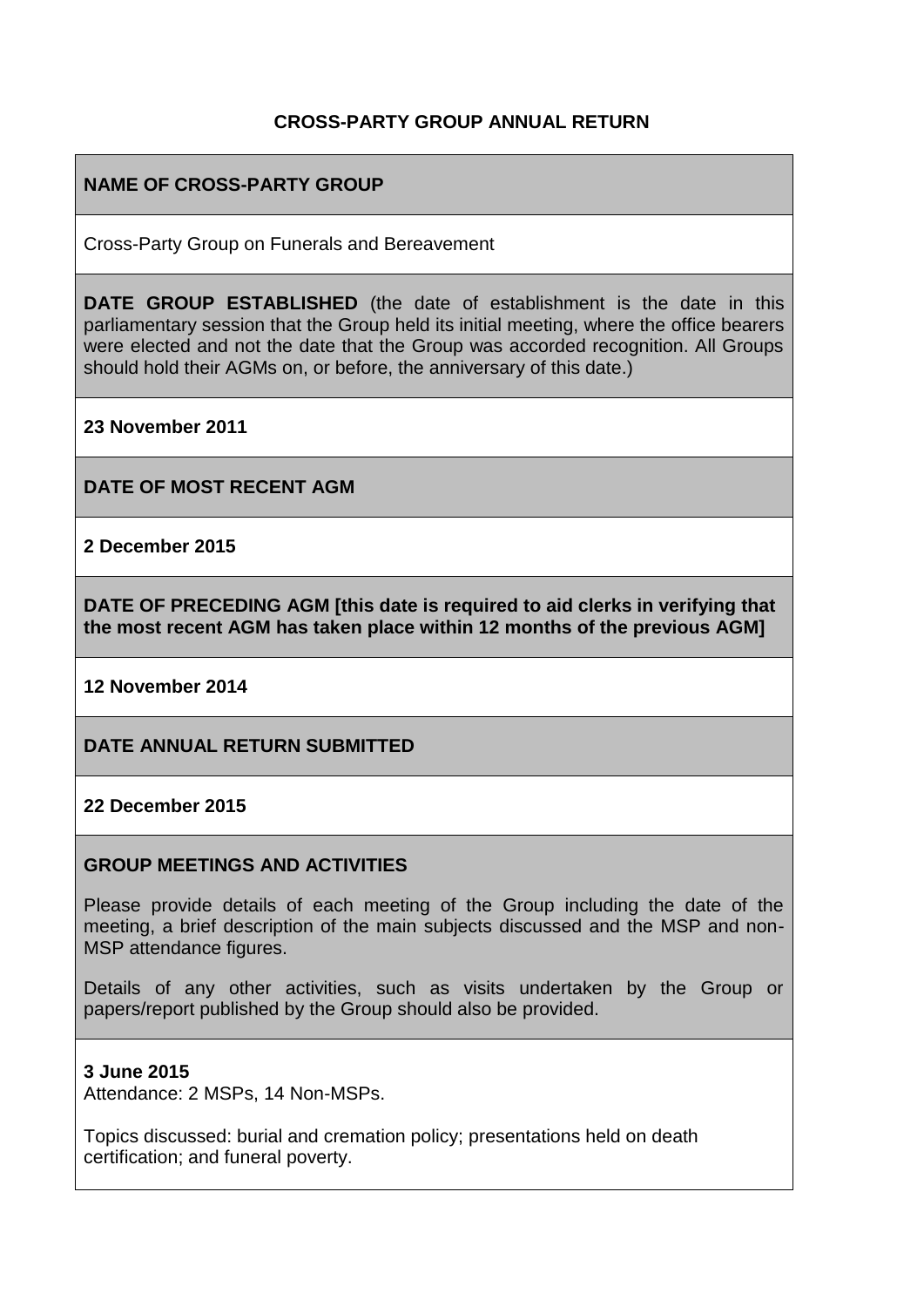### **2 December 2015**

Attendance: 2 MSPs, 6 Non-MSPs. AGM Re-election of Office Bearers

Topics discussed: Burial and Cremation (Scotland) Bill; followed by a joint meeting on bereavement with the CPG for Palliative Care.

## **MSP MEMBERS OF THE GROUP**

Please provide names and party designation of all MSP members of the Group.

Malcolm Chisholm (Scottish Labour) Willie Coffey (Scottish National Party) Bob Doris (Scottish National Party) Richard Lyle (Scottish National Party) Stuart McMillan (Scottish National Party) Nanette Milne (Scottish Conservative and Unionist Party)

#### **NON-MSP MEMBERS OF THE GROUP**

For organisational members please provide only the name of the organisation, it is not necessary to provide the name(s) of individuals who may represent the organisation at meetings of the Group.

| <b>Individuals</b> | David Beamer<br><b>John Birrell</b><br>James Blackburn<br><b>Gerard Boyle</b><br><b>Paul Cuthell</b><br>Mark Hazelwood<br>Nigel Lymn Rose<br>Dominic Maguire<br>Ann McMurray<br>Mike Owen<br>John Williamson<br><b>Stewart Wilson</b>                                                            |
|--------------------|--------------------------------------------------------------------------------------------------------------------------------------------------------------------------------------------------------------------------------------------------------------------------------------------------|
| Organisations      | Cruse Bereavement Care Scotland (CBCS)<br>National Association of Funeral Directors (NAFD)<br>The Scottish Grief and Bereavement Hub<br>Scottish Partnership for Palliative Care (founder of the Good<br>Life, Good Death, Good Grief alliance)<br>Stillbirth and Neonatal Death Charity (SANDS) |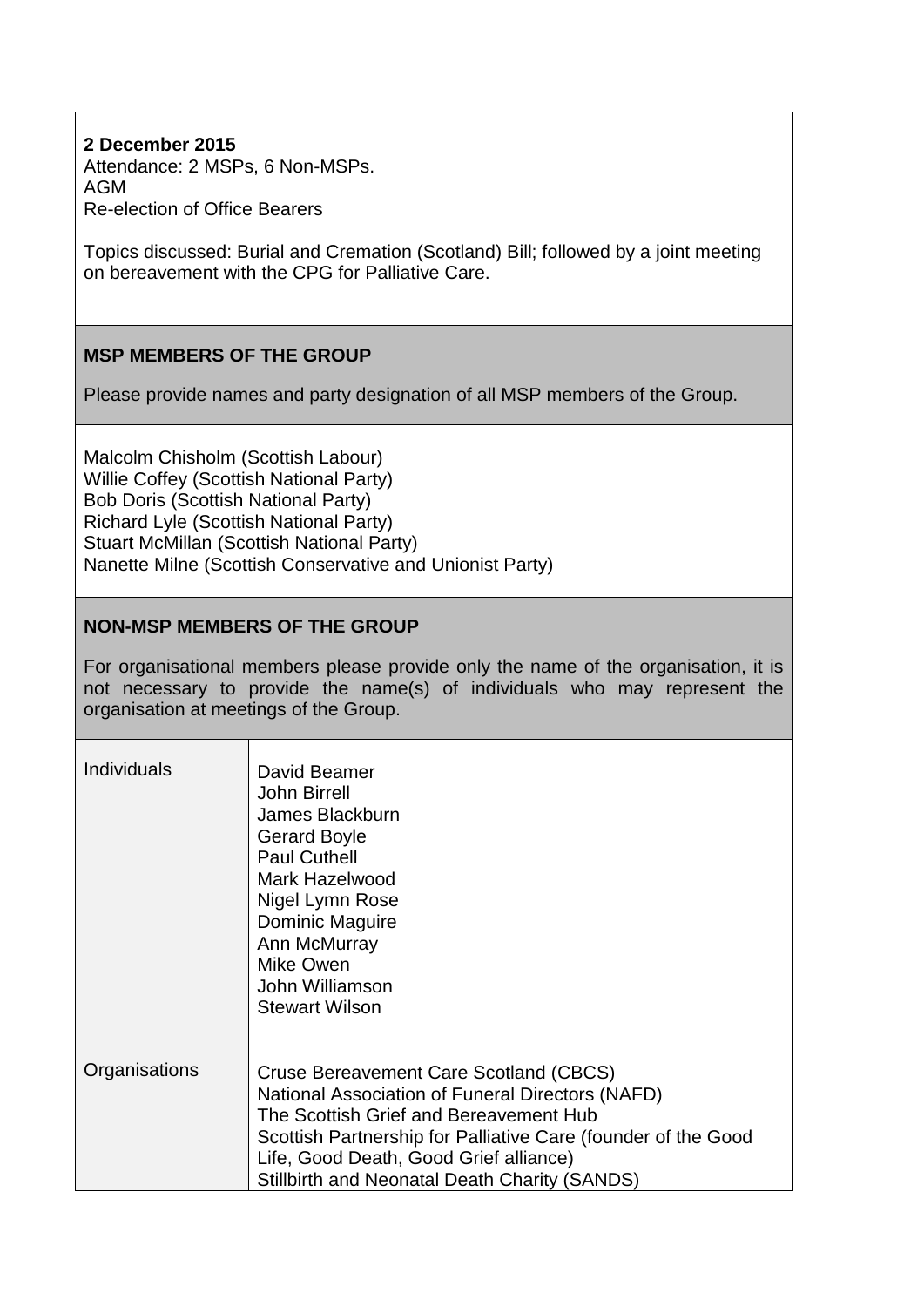## **GROUP OFFICE BEARERS**

Please provide names for all office bearers. The minimum requirement is that two of the office bearers are MSPs and one of these is Convener – beyond this it is a matter for the Group to decide upon the office bearers it wishes to have. It is permissible to have more than one individual elected to each office, for example, coconveners or multiple deputy conveners.

| Co-Convener      | Nanette Milne                                            |
|------------------|----------------------------------------------------------|
| Co-Convener      | <b>Stuart McMillan</b>                                   |
| Secretary        | David Beamer - National Association of Funeral Directors |
| <b>Treasurer</b> | n/a                                                      |

## **FINANCIAL BENEFITS OR OTHER BENEFITS RECEIVED BY THE GROUP**

Please provide details of any financial or material benefit(s) received from a single source in a calendar year which has a value, either singly or cumulatively, of more than £500. This includes donations, gifts, hospitality or visits and material assistance such as secretariat support.

Details of material support should include the name of the individual providing support, the value of this support over the year, an estimate of the time spent providing this support and the name of the organisation that this individual is employed by / affiliated to in providing this support.

Groups should provide details of the date on which the benefit was received, the value of the benefit and a brief description of the benefit.

If the Group is not disclosing any financial information please tick the box to confirm that the Group has considered the support received, but concluded it totalled under the threshold for disclosure (£500).

#### **2014-2015**

David Beamer (a Director of Brevia Consulting) provided secretariat support on behalf of the National Association of Funeral Directors - cost to the organisation of £5,400 plus VAT over the 12 month period.